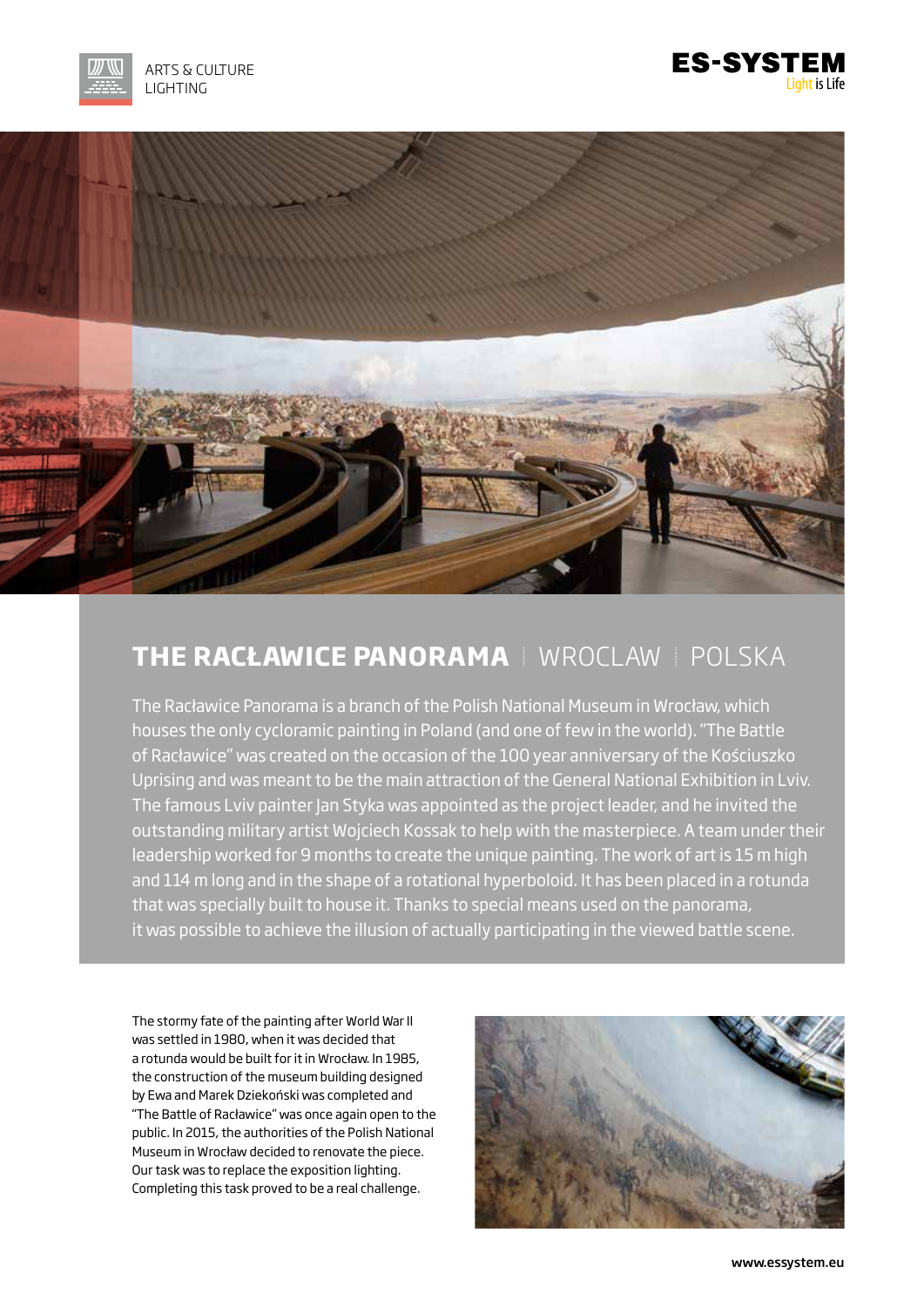

## $>$  THE SITUATION

The cylindrical building which was opened to the visiting public in 1985 required repairs from the very beginning. Since then, the outside of the rotunda was renovated step by step to repair the cracked pillars and tauten the canvas. Our job was to replace the entire outdated exposition lighting system. Until then, the Panorama was illuminated both by daylight and artificial light. The latter was emitted by fluorescent lamps, which significantly increased the operating costs in the building. The modernization consisted of replacing the existing luminaires with modern LED lighting with an automatic control system.

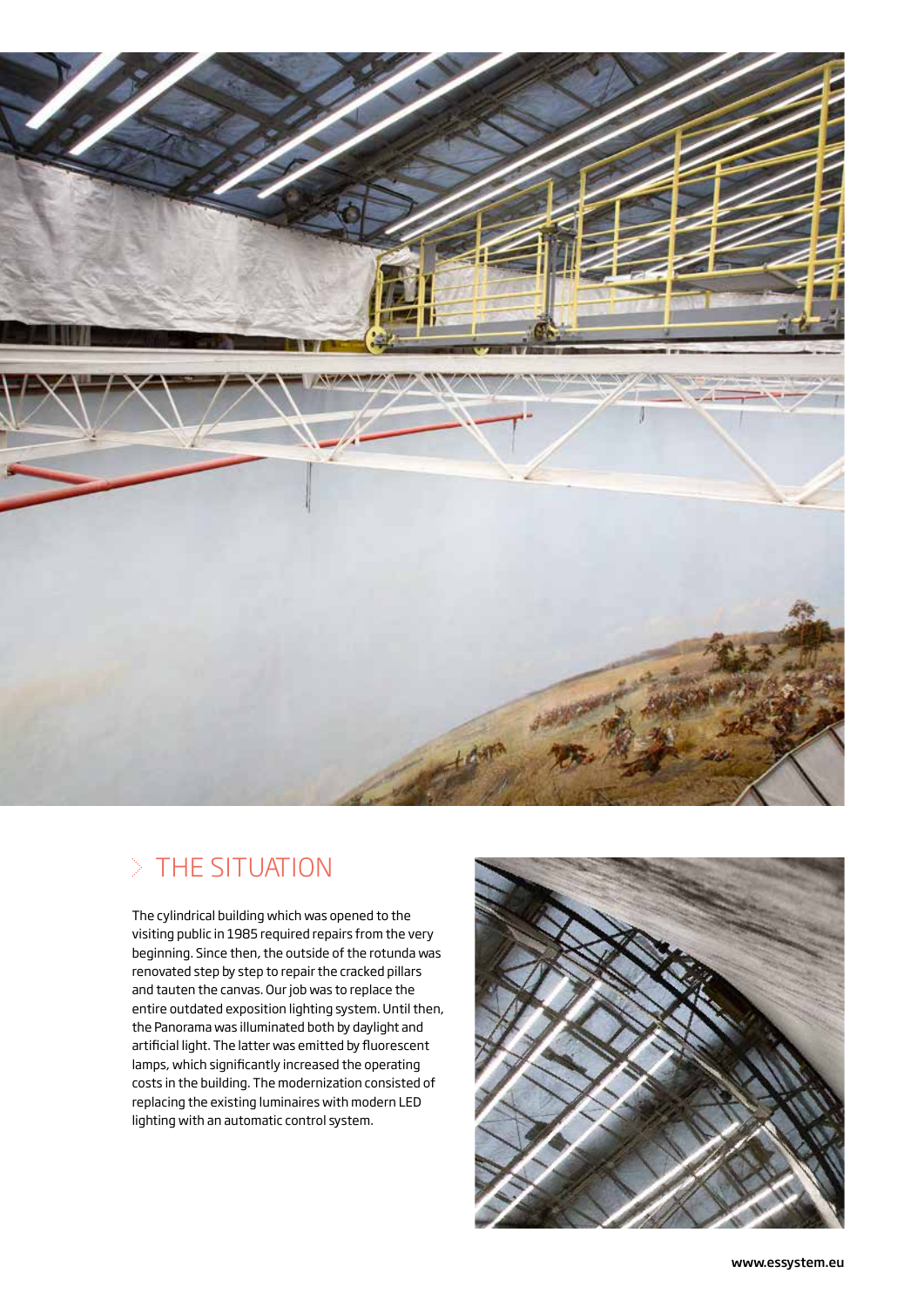



#### $>$  THE CHALLENGE

Lighting museum exhibits – especially paintings – is extremely demanding. It's important to select the appropriate parameters for the LED light sources and meet very high standards. When paintings are exposed to the wrong lighting for prolonged periods of time, the color of the paint can change, paint layers can become brittle and crack, and sometimes even the canvas fibers can become damaged. In extreme cases, the wrong lighting can result in the complete destruction of the art work. Especially dangerous types of light includes infrared (IR) and ultraviolet (UV) radiation. The light sources used must pass extremely strict testing. The artificial light should resemble natural light as closely as possible, so as to fully showcase the beauty of the work. An additional difficulty while lighting the Racławice Panorama is its size and displaying method. The 114 m long and

15 m high canvas is placed within a rotunda. The painting has the shape of a rotational hyperboloid and creates a coherent composition with the staffage positioned in the foreground. A crucial role is played by the light and shadows, which intensify the three-dimensional character of the piece. We had to carefully examine the way in which light helps to create this illusion.

The Racławice Panorama is extremely popular with the public. It is visited by nearly 300 000 people each year. More than 1000 tourists come to see it every day. That is why all the repair work to date had been performed without closing the exhibit. Unfortunately, the installation of new lighting fixtures could not be done in the presence of visitors. The investor agreed to close the exhibit, but the deadline was very short. All these requirements made completing this project a very complicated endeavor.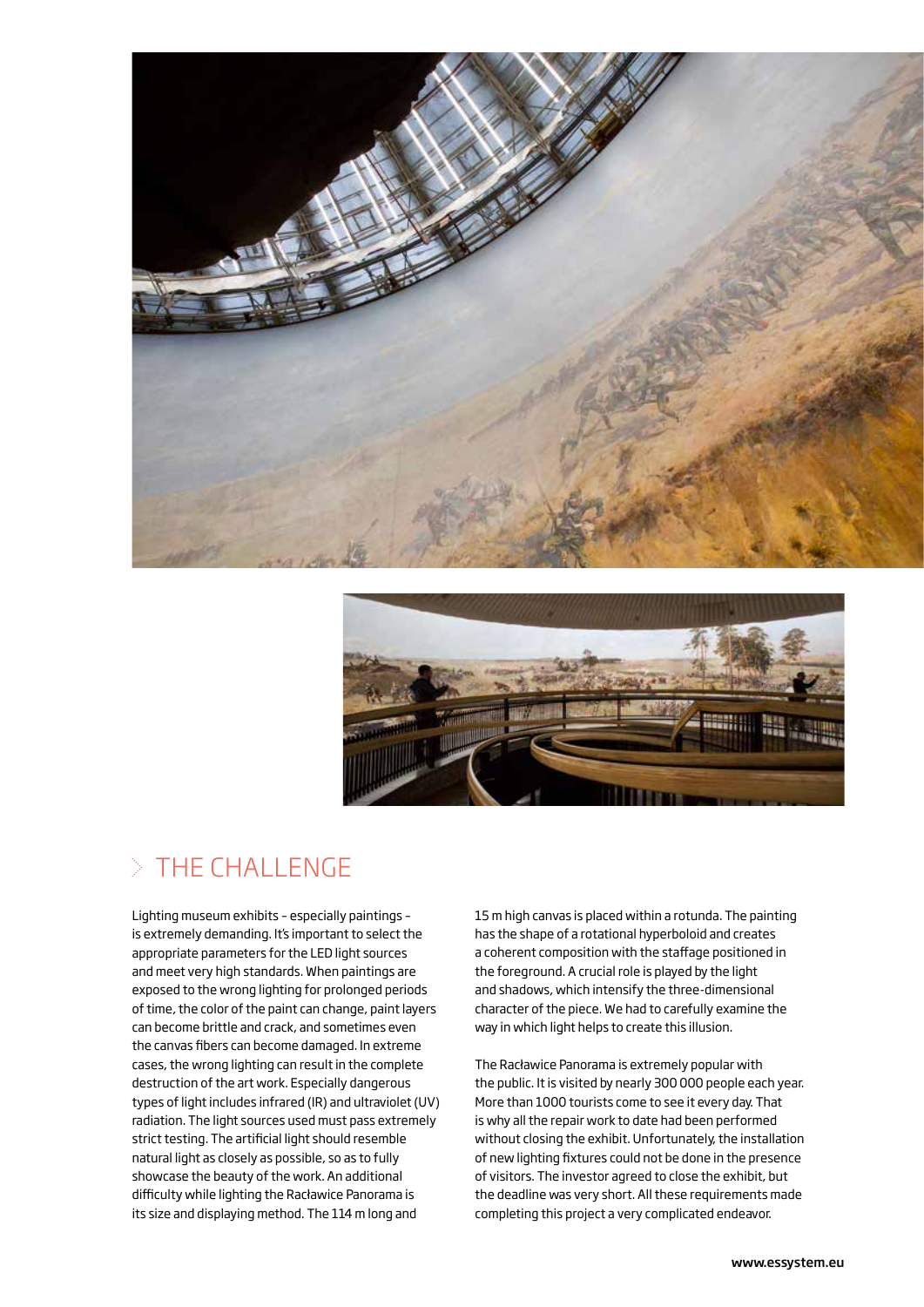

# $>$  THE PROJECT

The Panorama had previously been illuminated with both natural and artificial light. After the modernization, this was still the case. The old conventional fluorescent lighting was replaced with modern luminaires with LED light sources. We installed over 600 meters of LEDEX TOP luminaires with a computer control system in the facility. Despite the extremely short delivery terms, we were able to finish the modernization in the required time.

The luminaires are characterized by their outstanding light quality. They have a color rendering index of over 95, the same goes for the R9 partial color rendering index. This means that the light is very close to ideally replicating natural sunlight. The LEDEX TOP luminaires have all the certificates required by the European norms, backed up by appropriate testing. They have also been tested for photobiological safety, and in the assessed radiation ranges, they have been classified in the lowest category of photobiological risk.

In an effort to make it easier to use that many luminaires, an extensive, adaptive control system was installed. It lets the user smoothly adjust the lighting intensity as needed, depending on the natural lighting conditions outside. The luminaires can be grouped

within the system and selected pre‑programmed light scenes can be played back. The installed control system has significantly increased the comfort when handling visitor viewing sessions, and has additionally reduced energy demand by more than 80% compared to the previous lighting solution.

The energy consumption of the applied system is 50% lower in itself, while ensuring better lighting parameters. Further savings have been achieved thanks to the lightweight construction of the LEDEX TOP luminaires. Their width has been reduced threefold, which means that the area obstructing daylight is two times smaller than before. In addition, the lower weight of the entire installation reduces the load on the supporting structure by more than three times. The linear connection of the luminaires makes them easier to install and will also make subsequent maintenance require less effort. As a result, we've succeeded in reducing operating costs by more than 80%.

The very short lead time, specific quality requirements and the prestigious investment location made this one of the most difficult projects we have ever participated in. We are very pleased that the final result has met the investor's expectations.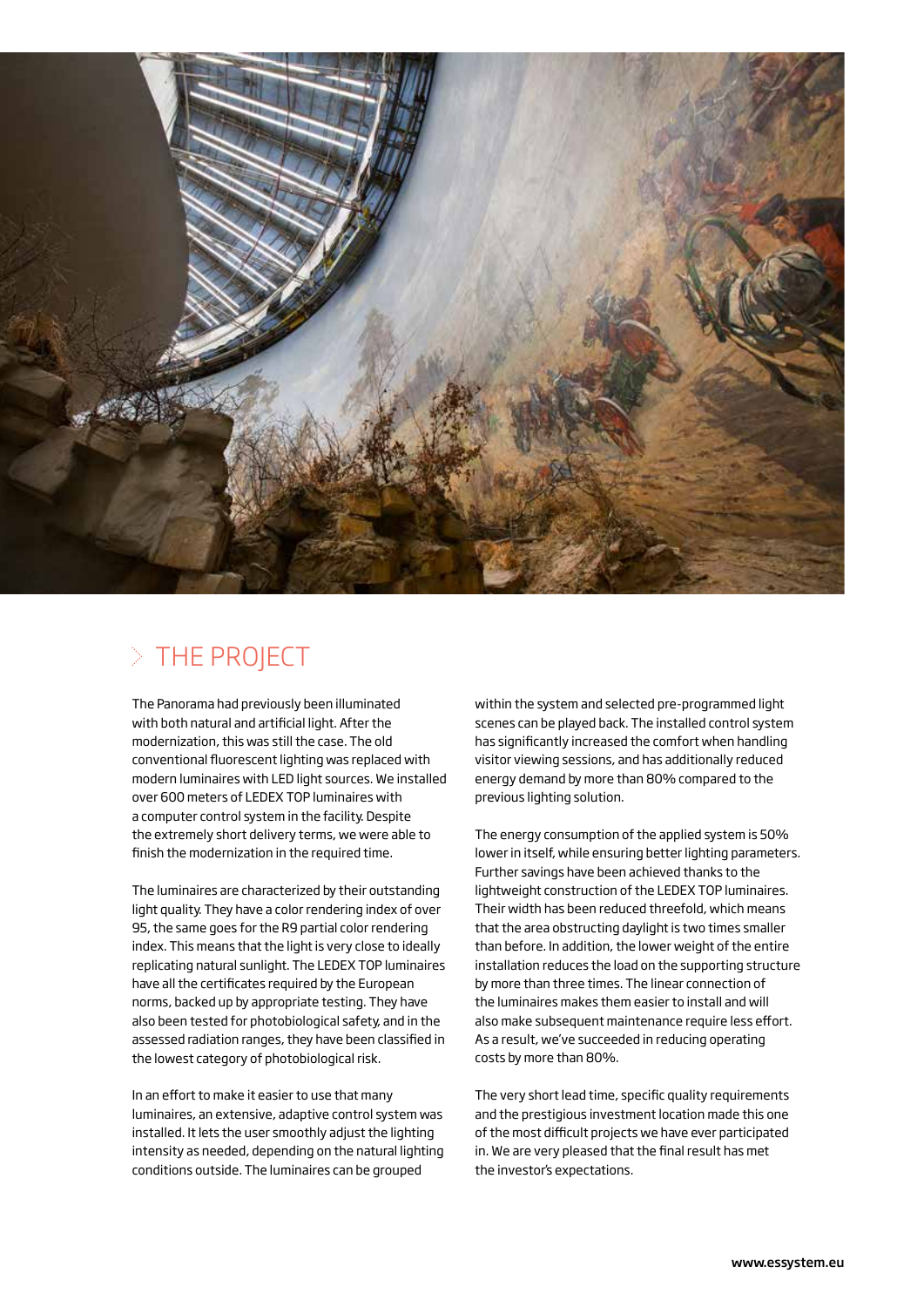*Despite the very unusual task, in which the user's requirements regarding the quality of light exceeded the generally accepted standards, ES-SYSTEM handled the project exceptionally well by offering a solution that far surpasses the quality of the previous lighting, both in terms of Ra color rendering and energy savings by 80%, as well as the reliability and durability of this solution.*

> Janusz Wieland Technical Manager







Color rendering index

CRI>95

Partial color rendering index

R9>95

Energy savings of more than

80%

Lowest photobiological risk category